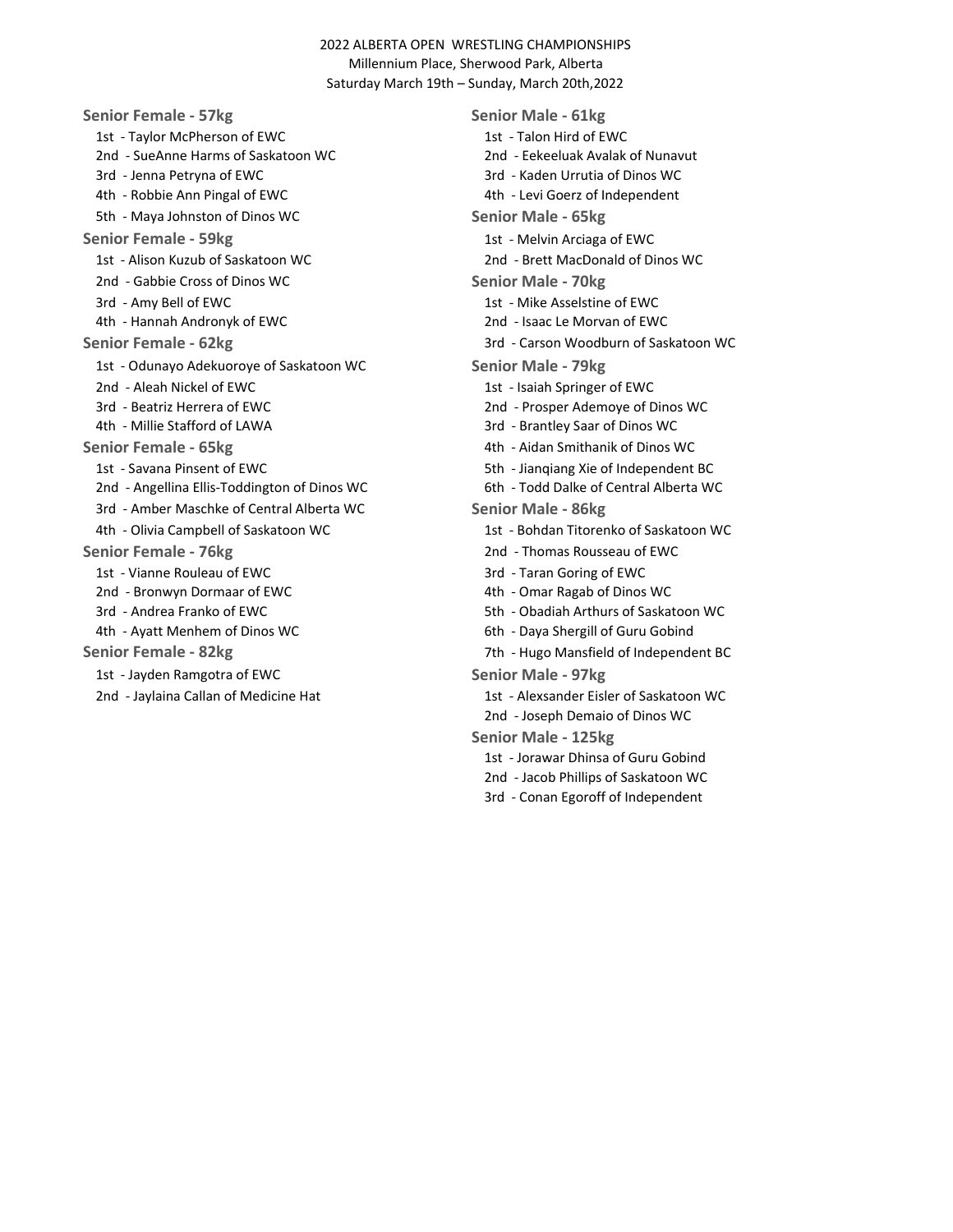Junior Female - 53kg Junior Male - 61kg 1st - Annika Fines of Dinos WC 1st - Tin Dao of Takedown Academy 2nd - Maya Johnston of Dinos WC 2nd - Fred Calingay of Dinos WC 3rd - Miranda Samuelson of Independent 3rd - Reese Walters of Stirling 4th - Julia De Jong of Dinos WC 4th - Jagvir Grewal of Guru Gobind Junior Female - 55kg Junior Male - 65kg 2nd - Shelby Fodor of Independent 2nd - Jaden Parr of EWC 3rd - Jaityn LaBelle of Cochrane Cowboys 3rd - Brett MacDonald of Dinos WC 4th - Cristina De Guillermo of Medicine Hat 4th - Daniel Evanson of Strathcona WC Junior Female - 62kg Junior Male - 70kg 1st - Gabbie Cross of Dinos WC 1st - Isaac Le Morvan of EWC 2nd - Bella Galaise of Team PEI 2nd - Logan Kennedy of EWC 3rd - Beatriz Herrera of EWC 3rd - Nate Young of Stirling 4th - Hannah Andronyk of EWC 4th - Anthony Rosebrugh of EWC 5th - Maya Lemieux of Dinos WC **Junior Male - 74kg** Junior Female - 65kg 1st - Humraj Sandhar of Guru Gobind 1st - Savana Pinsent of EWC 2nd - Prosper Ademoye of Dinos WC 2nd - Angellina Ellis-Toddington of Dinos WC 3rd - Brantley Saar of Dinos WC 3rd - Fielder Bishop of GPWC 4th - Mickey Walters of Cochrane Cowboys 4th - Angela Gil Heras of Medicine Hat 5th - Eli Fines of Dinos WC Junior Female - 68kg 6th - Riley Caister of EWC 1st - Natalie Vecchio of Kingston WC 7th - Corbin McCann of Independent 2nd - Danyka LaBelle of Cochrane Cowboys 8th - Ryan Fowler of Woodstock WC 3rd - Kennedy Thomson of Stirling Theorem 1986 Supply Junior Male - 79kg Junior Female - 72kg 1st - Eli Richards of USA 2nd - Lene-Marie McCrackin of EWC 3rd - Aiden Clarke of EWC 3rd - Hanna Dhillon of Olympia WC 4th - Kaaju Arreak of Nunavut 4th - Jewel Balmer of Dinos WC 5th - Aidan Smithanik of Dinos WC Junior Female - 76kg 6th - Raymond Ngo of Medicine Hat 1st - Vianne Rouleau of EWC Junior Male - 86kg 2nd - Vanessa Keefe of Team PEI 1st - Aidan Stevenson of EWC 3rd - Rupinder Johal of Guru Gobind 2nd - Omar Ragab of Dinos WC 4th - Dimitra Russell of EWC 3rd - Chrisitan Desreux of Team PEI 5th - Brydon Switzer of EWC 4th - Gurek Dhesi of Canadian Mal 6th - Ayatt Menhem of Dinos WC 5th - Connor Bren of Dinos WC Junior Female - 82kg 6th - Aayden Callan of Medicine Hat 1st - Jayden Ramgotra of EWC 7th - Andrew Clow of Team PEI 2nd - Jasleen Mann of EWC **Junior Male - 125kg** 3rd - Jaylaina Callan of Medicine Hat 1st - Sukhshaan Randhawa of Rustom WC Junior Male - 57kg 2nd - Baltej Mundi of Rustom WC 1st - Talon Hird of EWC 3rd - Jorawar Dhinsa of Guru Gobind 2nd - Eekeeluak Avalak of Nunavut 1000 minuta ka 4th - Nolan Gobeil of LAWA 3rd - Kaden Urrutia of Dinos WC 5th - Joseph Demaio of Dinos WC

1st - Robbie Ann Pingal of EWC 1st - Brendan Maguire of Cochrane Cowboys 1st - Bronwyn Dormaar of EWC 2nd - Nicholas Hooper of Cochrane Cowboys

4th - Levi Goerz of Independent 6th - Dylan Callan of Medicine Hat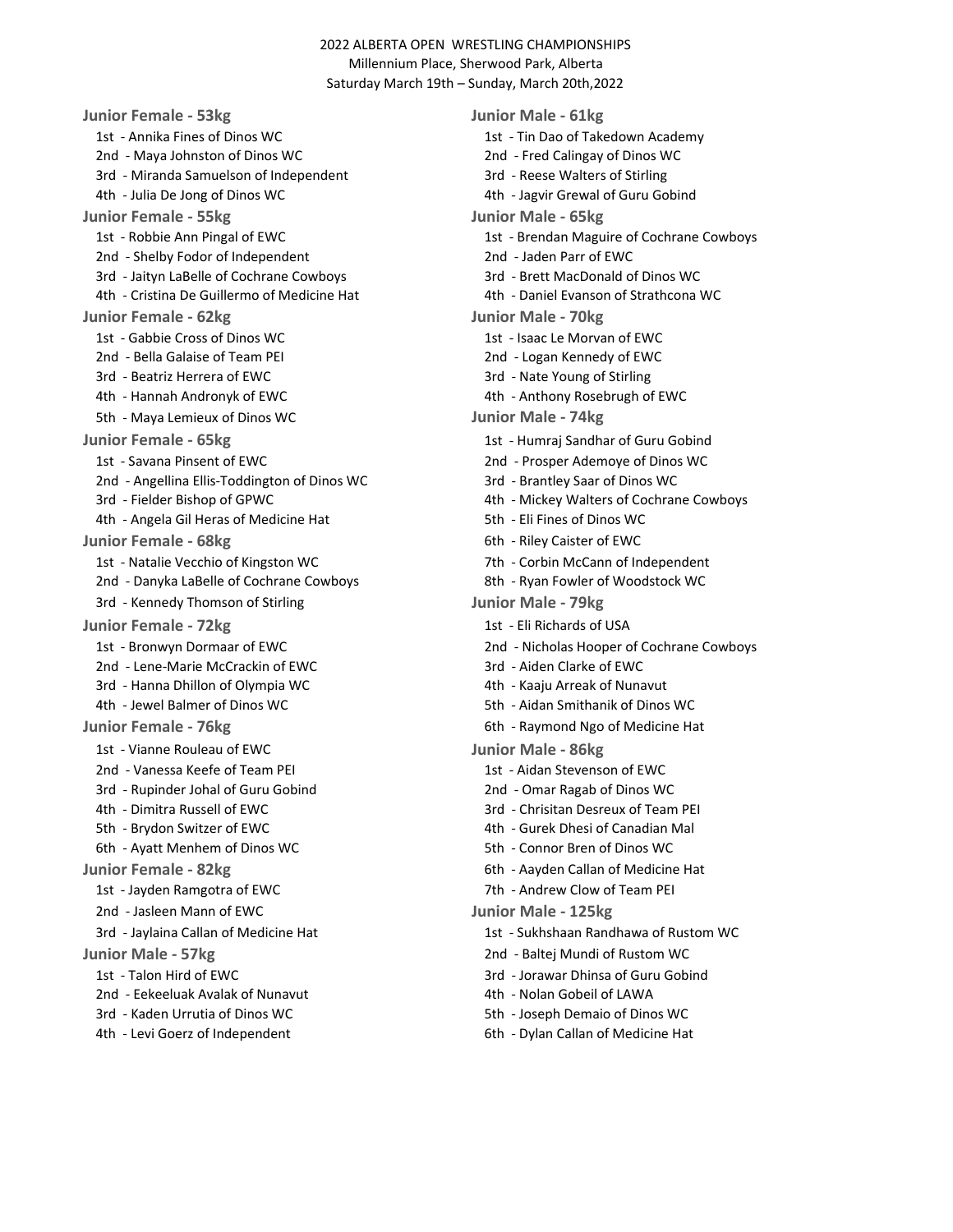U19 Female - 49kg U19 Male - 65kg 1st - Annika Fines of Dinos WC 1st - Prabhjot Mander of Canadian Mal 2nd - Shailynn Brommit of Lake City Falcons 2nd - RJ Hetherington of Team PEI 5th - Omayja Cardinal of GPWC 5th - Gurjot Sahota of Guru Gobind U19 Female - 53kg 6th - Maks Chupryna of Coast Wrestling 1st - Jusleen Sidhu of The ROC 7th - Lochlan Scott of Strathcona WC 2nd - Julia De Jong of Dinos WC 8th - Ian Simms of GPWC 3rd - Miranda Samuelson of Independent 19th - Jaden Parr of EWC U19 Female - 57kg 10th - Kayden Degrade of Dinos WC 1st - Jaityn LaBelle of Cochrane Cowboys U19 Male - 71kg 2nd - Lillian Pratt of EWC 1st - Sehajpal Sidhu of Canadian Mal 3rd - Shelby Fodor of Independent 2nd - Shahbaaz Singh of The ROC 4th - Kaitlyn Ferrier of The ROC 3rd - Aidan Gresik of Strathcona WC 5th - Emily Jaspers-Fayer of GPWC 4th - Solomon Prenevost of LAWA U19 Female - 61kg 5th - Darius Shuffler of Wetaskiwin WC 1st - Adrienne Brommit of Lake City Falcons 6th - Saagar Bajwa of Dinos WC 2nd - Maya Lemieux of Dinos WC 7th - Nate Young of Stirling 3rd - Lydia Enman of Team PEI 8th - Anthony Rosebrugh of EWC 4th - Kiana Ekpakohak of Nunavut 9th - Riley Caister of EWC U19 Female - 65kg 10th - Elijah Sangalang of EWC 1st - Fielder Bishop of GPWC U19 Male - 76kg 2nd - Bekah Cyr of Woodstock WC 1st - Humraj Sandhar of Guru Gobind 3rd - Lila Wilkinson of Dinos WC 2nd - Eli Fines of Dinos WC U19 Female - 69kg 3rd - Issac Rogers-Hill of Dinos WC 2nd - Kennedy Thomson of Stirling 5th - Tai Poon of EWC 3rd - Trinity Jeldres of Independent 6th - Bryce Goring of Strathcona WC U19 Female - 73kg 7th - Safron Egoroff of Independent 1st - Lene-Marie McCrackin of EWC 8th - Aidan MacKinnon of Medicine Hat 2nd - Jewel Balmer of Dinos WC U19 Male - 80kg 3rd - Aerika Overwater of Central Alberta WC 1st - Rohit Bal of Canadian Mal 1st - Rupinder Johal of Guru Gobind 150 block and 4th - Aiden Mann of Crank WC 2nd - Brydon Switzer of EWC 5th - Joseph Breedlove of Dinos WC 3rd - Jasleen Mann of EWC 6th - Scott Middleton of Strathcona WC 4th - Mia Vidovic of EWC 7th - Nathan Bolton of EWC U19 Female - 90kg 9th - Landon Grimm of GPWC 1st - Apphia Wooden of GPWC U19 Male - 92kg 2nd - Elizabeth Chalupa of Independent 1st - Arjun Mandher of Rustom WC U19 Male - 55kg 2nd - Parampratap Cheema of Canadian Mal 1st - Owen Kennedy of EWC 3rd - Ryder Lowry of LAWA 2nd - Ethan Kennedy of EWC 4th - Ramanveer Johal of The ROC 3rd - Bryson Burgess of Central Okanagan 5th - Connor Bren of Dinos WC 4th - Evan Potter of Dinos WC 6th - Hayden Bates of Crank WC

3rd - Cassandra Burke of EWC 3rd - Brendan Maguire of Cochrane Cowboys 4th - Natasha Ekundayo of EWC 4th - William Dormaar of Wetaskiwin WC 1st - Danyka LaBelle of Cochrane Cowboys 4th - Mickey Walters of Cochrane Cowboys 4th - Chasity St John of Nunavut 2nd - Ciaus Harbridge of Woodstock WC U19 Female - 80kg 3rd - Nicholas Hooper of Cochrane Cowboys

- 
- 
- 
- 
- 5th Jonah Kunilusie of Nunavut 7th J.D. Harper of Central Alberta WC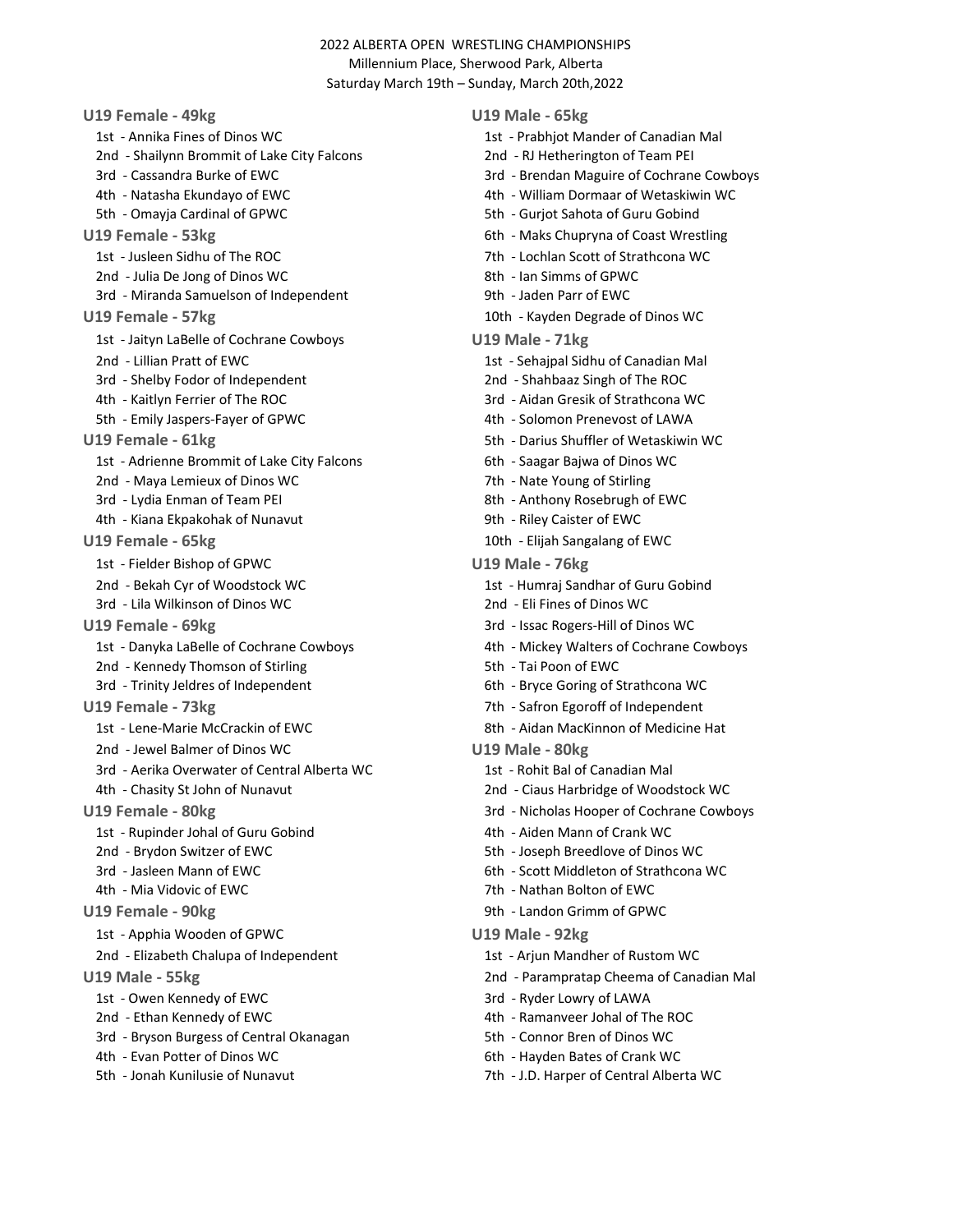- 1st Jagvir Grewal of Guru Gobind 1st Baltej Mundi of Rustom WC
- 
- 3rd Tin Dao of Takedown Academy 3rd Davey Akat of Nunavut
- 4th Joseph Thang of The ROC U19 Male 125kg
- 
- 
- 7th Lachlan Crooks of The ROC 3rd Nolan Gobeil of LAWA
- 
- 
- 10th Ahmed Abdirazak of Independent

# U19 Male - 60kg U19 Male - 110kg

- 
- 2nd Mostafa Addo of Olympia WC 2nd Tyson Prevost of Central Alberta WC
	-
	-
- 5th Reese Walters of Stirling 1st Jorawar Dhinsa of Guru Gobind
- 6th Fred Calingay of Dinos WC 2nd Sahib Sahota of Canadian Mal
	-
- 8th Jonathan Vance of Dinos WC 68 and 1988 1998 4th Ethan Dalke of Central Alberta WC
- 9th Jackson Whitrow of Strathcona WC 5th Karanveer Mahil of Takedown Academy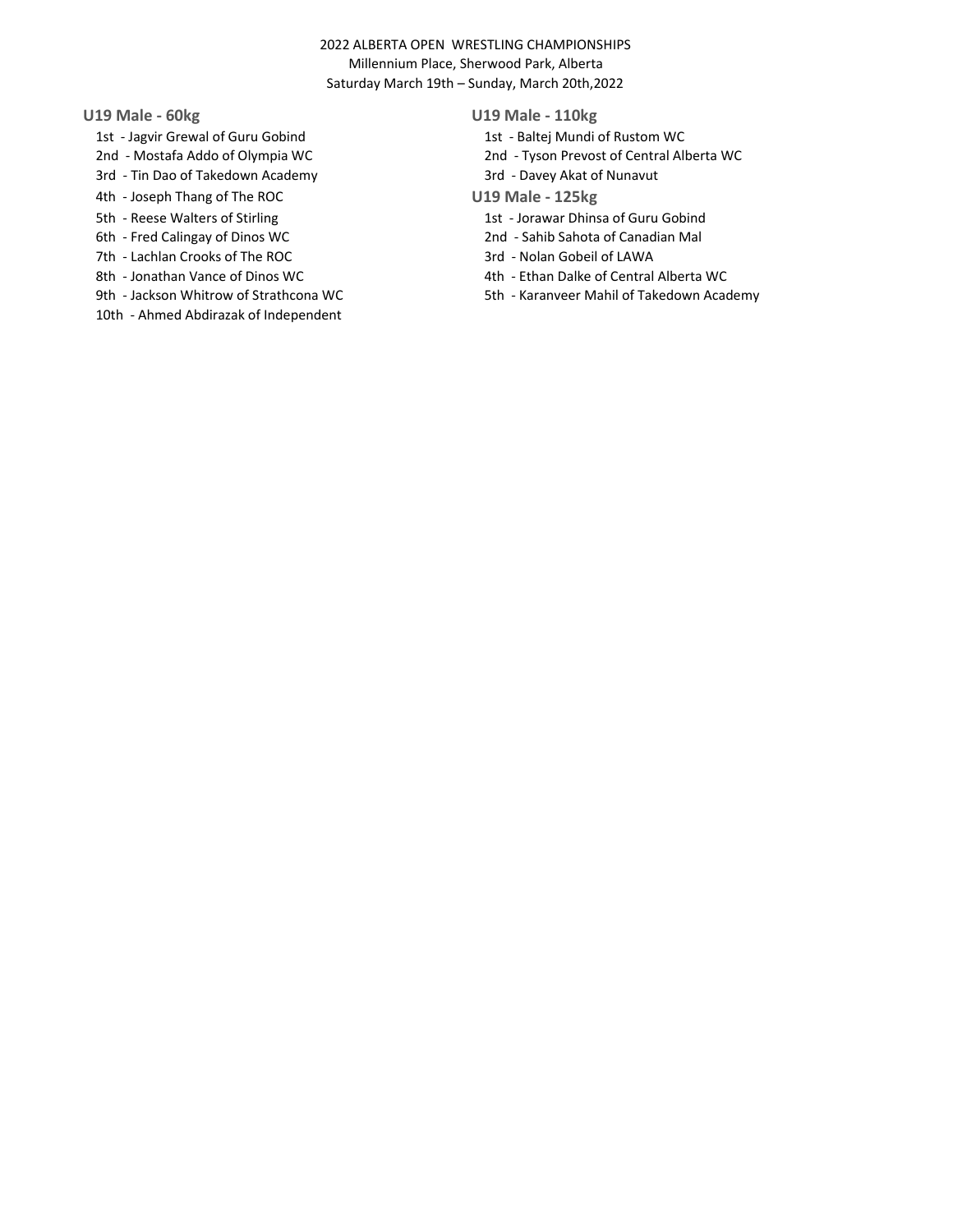U17 Female - 43kg U17 Female - 69kg 1st - Brynn Whitrow of Strathcona WC 1st - Austyn LaBelle of Cochrane Cowboys 2nd - Madie Cardinal of GPWC 2nd - Brooke O`Connor of Wetaskiwin WC U17 Female - 49kg 3rd - Rosa Overwater of Central Alberta WC 1st - Jasleen Singh of Canadian Mal U17 Female - 80kg 2nd - Shailynn Brommit of Lake City Falcons 1st - Beatrice Galaise of Team PEI 3rd - Cassandra Burke of EWC 2nd - Callie Christian of EWC 4th - Paige Kirkness of Hero Wrestling 3rd - Kayel LaBelle of Cochrane Cowboys 5th - Raven Scott of Strathcona WC 4th - Tionna Campbell of Woodstock WC U17 Female - 53kg U17 Male - 39-42kg 1st - Olivia Mathezer of The ROC 1st - Tristan Bogart of EWC 2nd - Cyenna Trotman of Woodstock WC 2nd - Darien Smith of GPWC 3rd - Taranpreet Dhillon of Canadian Mal **U17 Male - 45kg** 4th - Kai Pare of Lake City Falcons 1st - Wesley Heather of Woodstock WC 5th - Kayla Stretch of Dinos WC 2nd - Hayden Ellis-Toddington of LAWA U17 Female - 57kg 3rd - Brady Pandila of Independent 1st - Reese Ferguson of LAWA U17 Male - 48kg 2nd - Sara Pinsent of Vipers WC 1st - Harkirat Dhillon of Canadian Mal 3rd - Emmy Selk of LAWA 2nd - Zakir Ibrahimkhil of The ROC 4th - Lillian Pratt of EWC 3rd - Malachi Shuffler of Wetaskiwin WC 5th - Erika-Jo Mikulin of Drayton Valley Legacy 4th - Fransisco Candau of Medicine Hat 6th - Gaby Elzinga of Strathcona WC U17 Male - 51kg U17 Female - 61kg 1st - Cash Friend of Dinos WC 1st - Kimberly Maine of Medicine Hat 2nd - Morgan Hill of Cochrane Cowboys 2nd - Megan Walters of Cochrane Cowboys 3rd - Dominic Dubeau of Strathcona WC 3rd - Adrienne Brommit of Lake City Falcons 4th - Daniel McFee of Strathcona WC 4th - Amelia Lucas of Cochrane Cowboys 5th - Diego Castro of The ROC 5th - Carlin Hartmann of Independent 6th - Anson Smale of EWC 6th - Ella Gagnon of EWC U17 Male - 55kg 7th - Rayel Vierling of Dinos WC 1st - Henry Gregory of EWC U17 Female - 65kg 2nd - Nate Hansen of Dinos WC 1st - Paige Veloso of The ROC 3rd - Austin Franczak of Crank WC 2nd - Kiana Ivey of Medicine Hat 4th - Matthew Lundin of EWC 3rd - Sloan Kaminsky of Strathcona WC 5th - Jason Victor of EWC

- 
- 
- 6th Brooke Evans of Independent
- 
- 7th Paige Thompson of Independent

- 4th Jessica Jaspers-Fayer of GPWC 6th Nolan Maguire of Cochrane Cowboys
- 5th Lila Wilkinson of Dinos WC 7th Noah Sharkey of Dinos WC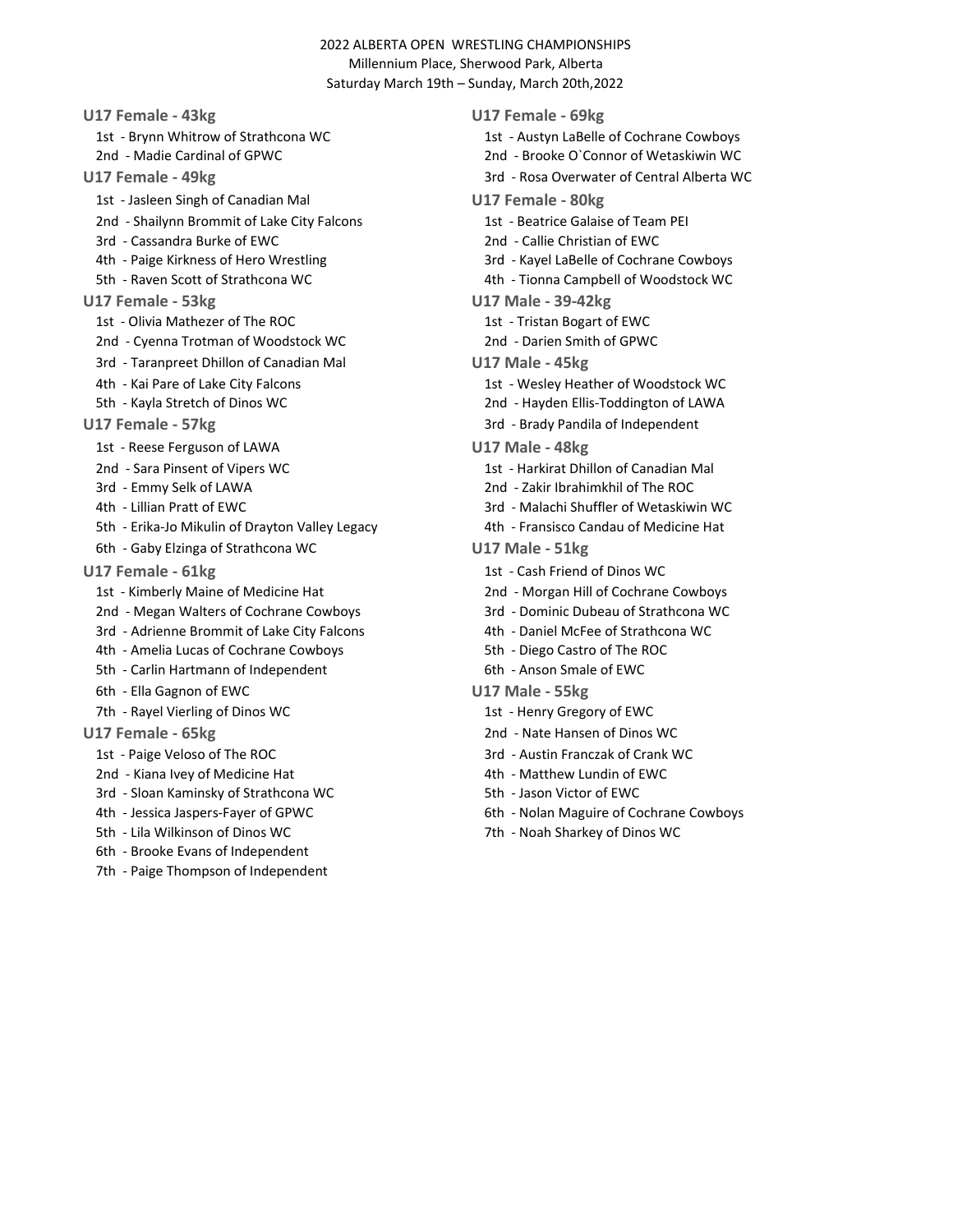- 1st Oleksandr Chupryna of Coast Wrestling 1st Michealjeet Grewal of Guru Gobind
- 2nd Hugo Bryan of The ROC 2nd Jastej Mundi of Rustom WC
- 
- 4th Aden Schaafer of Woodstock WC 4th Nikita Tsyruk of GPWC
- 5th Mustafa Nasir of Olympia WC 5th Jaxin Crosschild of Medicine Hat
- 6th Cale Sundquist of Strathcona WC 6th Lander Aragon of Medicine Hat
- 7th Kade Walters of Stirling The Control of Stirling U17 Male 80kg
- 8th Nathan MacKinnon of Medicine Hat 1st Jagroop Dhinsa of Guru Gobind
- 9th Christien Lowry of LAWA 2nd Justin Lalli of Canadian Mal
- 
- -
	- 2nd Cameron Radford of Woodstock WC 6th Exam Wah of The ROC
	- 3rd Thomas Ellis-Toddington of LAWA 7th Brock Seely of Stirling
	- 4th Will Grant of Central Alberta WC 8th Nathan Bolton of EWC
	-
	-
- - 1st Tejvir Dhinsa of Guru Gobind 12th Nicholas Chong of EWC
	- 2nd Austin Johnson of Medicine Hat Valle 92kg
	- 3rd Sam Holmes of Lake City Falcons 1st 1st John Manns of Wetaskiwin WC
	-
	-
	- 6th Jared Sand of Independent U17 Male 110kg

## U17 Male - 60kg U17 Male - 76kg

- 
- 
- 3rd Khalin Radev of EWC 3rd Sartaj Sanghera of Canadian Mal
	-
	-
	-
	- -
		-
- 10th Jusipi Dimitruk of Nunavut 3rd Joseph Breedlove of Dinos WC
- U17 Male 65kg + 12 million control of the 4th Manraj Randhawa of Guru Gobind
	- 1st Zubail Dzhabrailov of EWC 6th Angad Atwal of Rustom WC
		-
		-
		-
	- 5th Brae Joel Boisjoli of Independent 9th Manpreet Kang of Olympia WC
	- 6th Ayden Comeau of Independent 10th Harshvir Sandhu of Olympia WC
- U17 Male 71kg 11th Bryden O'Connor of Medicine Hat
	-
	- -
	- 4th Harman Waraich of Olympia WC 2nd Udaypratap Singh Billen of Rustom WC
	- 5th Saagar Bajwa of Dinos WC 3rd Kiernan Gyepesi of Medicine Hat
		- - 1st William Kozakewich of Medicine Hat
			- 2nd Heath Francois of Independent
			- 3rd Mark Perkinson of Independent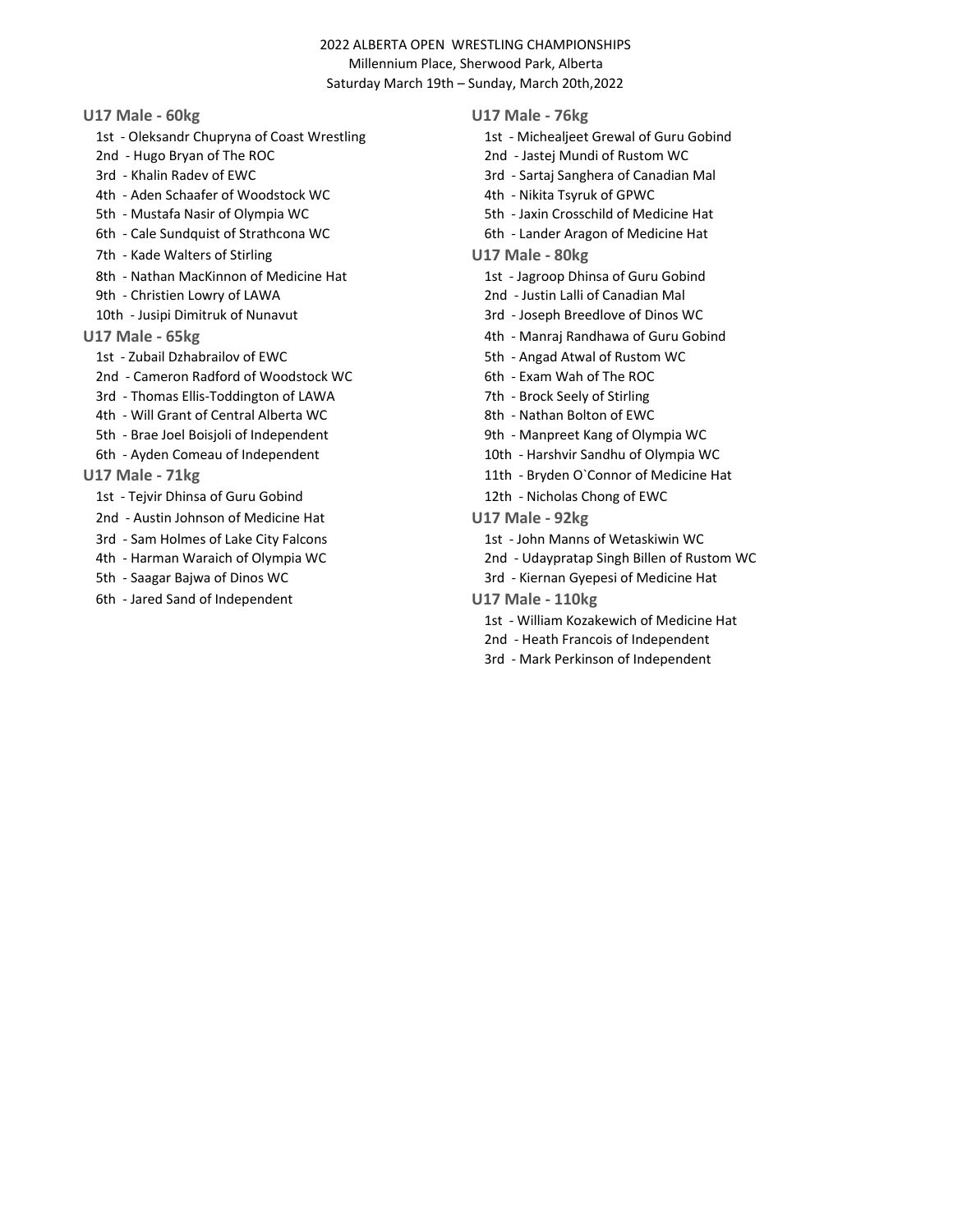Bantam Female - 40-42kg Bantam Male - 49-52kg 1st - Brynn Whitrow of Strathcona WC 1st - Gurshaan Kahlon of Guru Gobind 2nd - Arric Bassett of Independent 2nd - Evander Pawliw of Independent Bantam Female - 47-57kg 3rd - Logan Cunningham of EWC 1st - Clara Perry of Hero Wrestling and March 2011 March 2016 4th - Shea Bullock of Crank WC 2nd - Riley Cayer of WAMMA 5th - Jarrett Burke of EWC 3rd - Raven Scott of Strathcona WC Bantam Male - 52-54kg Bantam Female - 50-53kg 2nd - Aikam Sahota of Guru Gobind 1st - Taranpreet Dhillon of Canadian Mal 3rd - Truman Hellawell of Medicine Hat 2nd - Kai Pare of Lake City Falcons 4th - Andre Angelscu of Independent 3rd - Rian Vierling of Dinos WC Bantam Male - 55-59kg 4th - Addy Selk of LAWA 1st - Harsh Johal of Hero Wrestling 5th - Amelia Prenevost of LAWA 2nd - Jovanpreet Johal of Guru Gobind Bantam Female - 59-63kg 3rd - Finn Bayly of GPWC 1st - Khushi Jhalli of Canadian Mal 4th - Tucker Worth of Medicine Hat 2nd - Sydney Shields of LAWA 5th - Christian Kirsch of Hero Wrestling Bantam Female - 67-73kg Bantam Male - 60-65kg 1st - Austyn LaBelle of Cochrane Cowboys 1st - Kade Walters of Stirling 2nd - Emma Areago of Hero Wrestling 2nd - Sunjot Choly of Olympia WC 3rd - Kayel LaBelle of Cochrane Cowboys 3rd - Brandon Yih of EWC Bantam Male - 34-39kg 1986 1997 120 4th - Evan Henrie of Strathcona WC 1st - Luke Low of LAWA 5th - Zach Hartman of Independent 2nd - Graysen Dowell of GPWC Bantam Male - 65-69kg 3rd - Ben McGillivray of EWC 1st - Harjot Shergill of Canadian Mal 4th - Owen Cox of Cochrane Cowboys 2nd - Jodhan Deol of Guru Gobind Bantam Male - 44-45kg 3rd - Manjot Dhaliwal of Guru Gobind 1st - Austin Calingay of Dinos WC 4th - Joban Thandi of Canadian Mal 2nd - Callum Haley of Strathcona WC 5th - Jason Lalli of Canadian Mal 3rd - Grayson Franczak of Crank WC Bantam Male - 70-76kg 4th - Connor MacLeod of Strathcona WC 1st - Manveer Bachara of Canadian Mal Bantam Male - 46-48kg 2nd - Sanjog Garcha of Olympia WC 1st - Diyaal Johal of The ROC 3rd - Jason Dhaliwal of Canadian Mal 2nd - Kade Lindford of Medicine Hat Bantam Male - 81-83kg 4th - Tyssen Hansen of Dinos WC 2nd - Heyten Bal of Canadian Mal 5th - Arnhem Bayly of GPWC Bantam Male - 88-91kg

4th - Saylee Blois of GPWC 1st - Nolan Maguire of Cochrane Cowboys 3rd - Tyde Elliot of Coast Wrestling 1st - Udaypratap Singh Billen of Rustom WC 1st - Sawyer Loewen of EWC 2nd - Ben Cleavely of Independent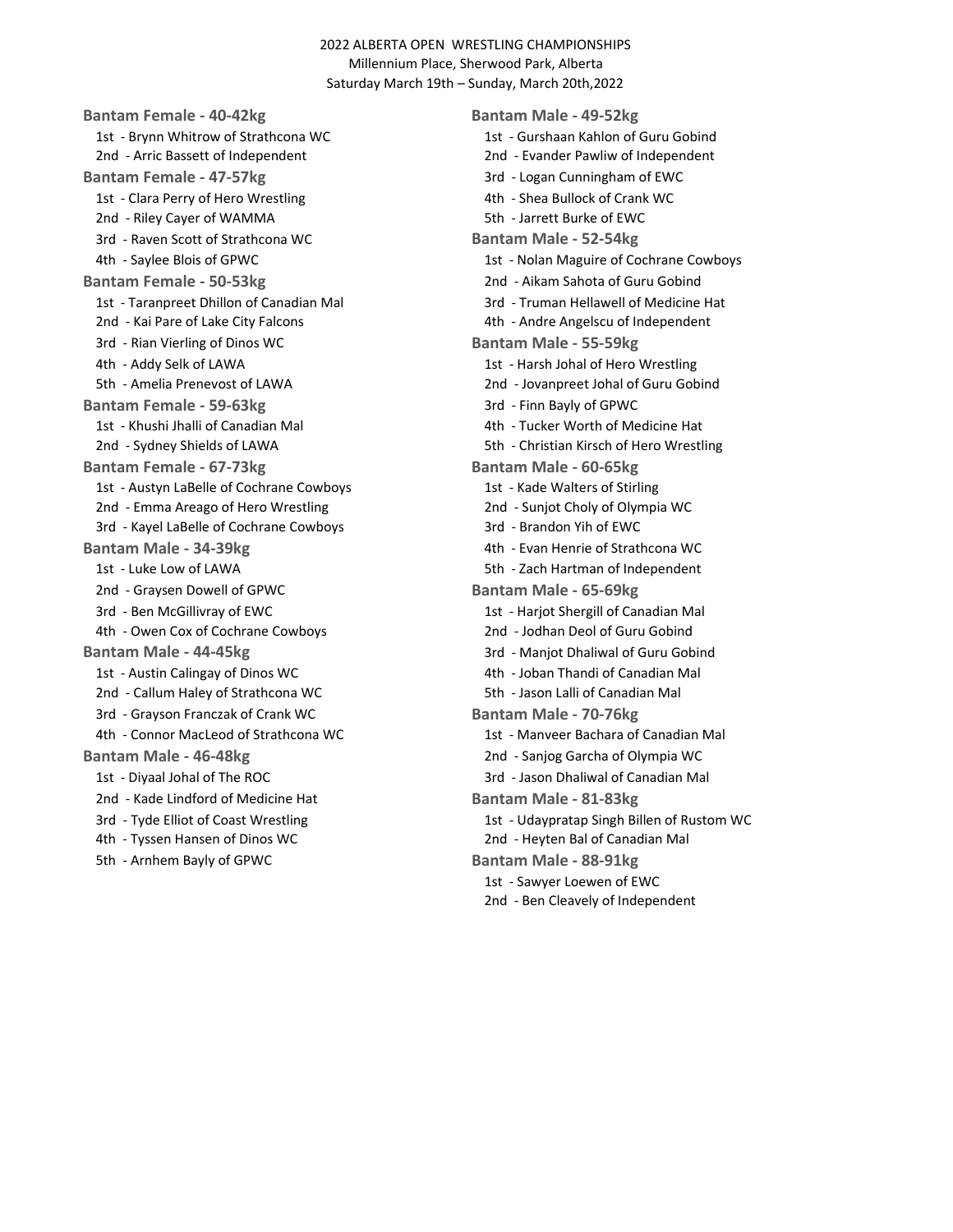Kids Female - 32-34kg Novice Female - 29-29kg 1st - Rylee Wolfe of Wetaskiwin WC 1st - Nicola Li of Strathcona WC 2nd - Akasha Parish of EWC 2nd - Rebecca Kerry of Drayton Valley Legacy Kids Female - 42-46kg Novice Female - 33-36kg 1st - Gurleen Dhillon of Canadian Mal 1st - Annabelle Slator of Strathcona WC 2nd - Alexa Kazoleas of EWC 2nd - Faith Barber of Cochrane Cowboys 3rd - Janesa Jackson of Medicine Hat 3rd - Ellison Whitrow of Strathcona WC Kids Female - 64-72kg and the state of the 4th - Lola Kaliszuk of EWC 1st - Sage Gainer of EWC Novice Female - 59-59kg 2nd - Tanya Sanghera of Canadian Mal 1st - Maneet Thandi of Canadian Mal Kids Male - 27-33kg Novice Male - 25-28kg 1st - Ryley Mikulin of Drayton Valley Legacy 1st - Seamus Brogan of EWC Kids Male - 39-41kg 2nd - Tanek Kaliszuk of EWC 1st - Makar Besedin of Hero Wrestling 3rd - Jack Stephenson of Hero Wrestling 2nd - Jack Edwards of Cochrane Cowboys 4th - Declan Bullock of Crank WC 3rd - Josiah Heidebrecht of EWC 6th - Kooper Fowlow of Drayton Valley Legacy Kids Male - 42-47kg Novice Male - 29-32kg 1st - Ruari McCrackin of EWC 1st - Andrew Cox of Cochrane Cowboys 2nd - Veerpratap Cheema of Canadian Mal 2nd - Jesse Bannerholt of Strathcona WC 3rd - Hayden Sproule of Drayton Valley Legacy 3rd - Mathis O`Flaherty of Strathcona WC Kids Male - 53-57kg 1980 1990 100 4th - Bryson Shields of LAWA 1st - Arshveer Jhalli of Canadian Mal 5th - Lucas Range of EWC 2nd - Henry Bayly of GPWC Novice Male - 33-36kg Kids Male - 57-63kg 1st - Bear Maas of Strathcona WC 1st - Gurman Sahota of Canadian Mal 2nd - Ryley Coates of EWC 2nd - Greyson Roy of EWC 3rd - Sage Maillet of Cochrane Cowboys 3rd - Dixon Baillie of GPWC 4th - Samuel Dorian of Strathcona WC 4th - Boston Chang of Strathcona WC Novice Male - 38-41kg Kids Male - 65-72kg 1st - Nolan Knight of GPWC 1st - Harjot Dhanju of Canadian Mal 2nd 2nd - Trey MacLean of Cochrane Cowboys 2nd - Shay Barlund of GPWC 3rd - Mallin Macleod of Strathcona WC 3rd - Samuel Henriquez-MacDonald of Strathcona WC Novice Male - 42-43kg

1st - Mason Mazur of Strathcona WC 2nd - Paxton Philips of Crank WC Novice Male - 51-53kg 1st - Nathan Chau of Strathcona WC 2nd - Jude Maynes of Strathcona WC Novice Male - 68-68kg 1st - Sirav Vasdev of Canadian Mal